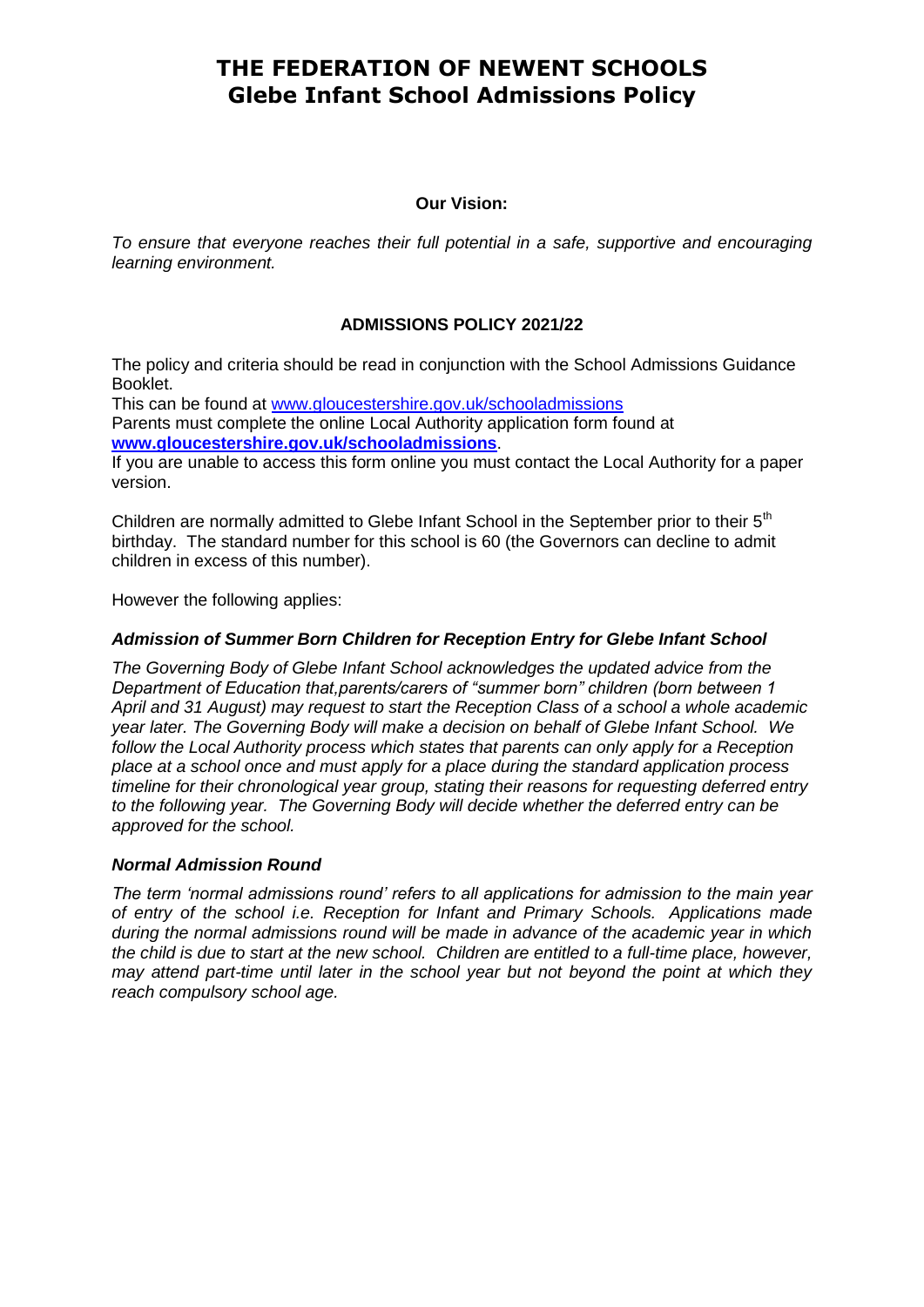Where applications for admissions exceed the number of places available, the following criteria will be applied in the order set out below:-

# **Children In Care/Previously Known as Looked After Children & Internationally Adopted & Previously Looked After Children (IAPLAC)**

*a) A '*looked after child' *( 1 )* or a child who was previously looked after but immediately after being looked after became subject to an adoption *( 2 )* child arrangements order (residency order) *( 3 )* or special guardianship order *( 4) An IAPLAC child.*

*In line with DFE guidance evidence of child in care status may be requested by the school.*

- I. *A 'looked after child' is a child who is (a) in the care of a local authority, or (b) being provided with accommodation by a local authority in the exercise of their social services functions (see the definition in Section 22(1) of the Children Act 1989) at the time of making an application to a school. In Gloucestershire, such children are referred to as Children in Care.*
- II. *This includes children who were adopted under the Adoption Act 1976 (see section 12 adoption orders) and children who were adopted under the Adoption and Childrens Act 2002 (see section 46 adoption orders).*
- III. *The definition of previously looked after children includes children who appear (to the admission authority) to have been in state care outside of England and ceased to be in state care as a result of being adopted. A child is regarded as having been in 'state care outside of England' (IAPLAC) if they were in the care of or were accommodated by a public authority, a religious organisation, or any other provider of care whose sole or main purpose is to benefit society.*
- IV. *Under the provisions of s.12 of the Children and Families Act 2014, which amend section 8 of the Children Act 1989, residence orders have now been replaced by arrangements orders.*
- V. *See Section 14A of the Children Act 1989 which defines a 'special guardianship order' as an order appointing one or more individuals to be a child's special guardian (or special guardians).*
- b) Children who have a sibling attending the school and who will continue to do so when the younger child is admitted. The definition of a sibling is "a brother or sister, halfbrother or sister, adopted brother or sister, step brother or sister, or the child of the parent's/carer's partner, and in every case, the child must be living in the same family unit at the same address".
- c) Children for whom only this particular school is appropriate due to an exceptional medical condition. Applications under this criterion will only be considered if they are supported by a written statement from a doctor. This must demonstrate that there is a very specific connection between the medical need and this school.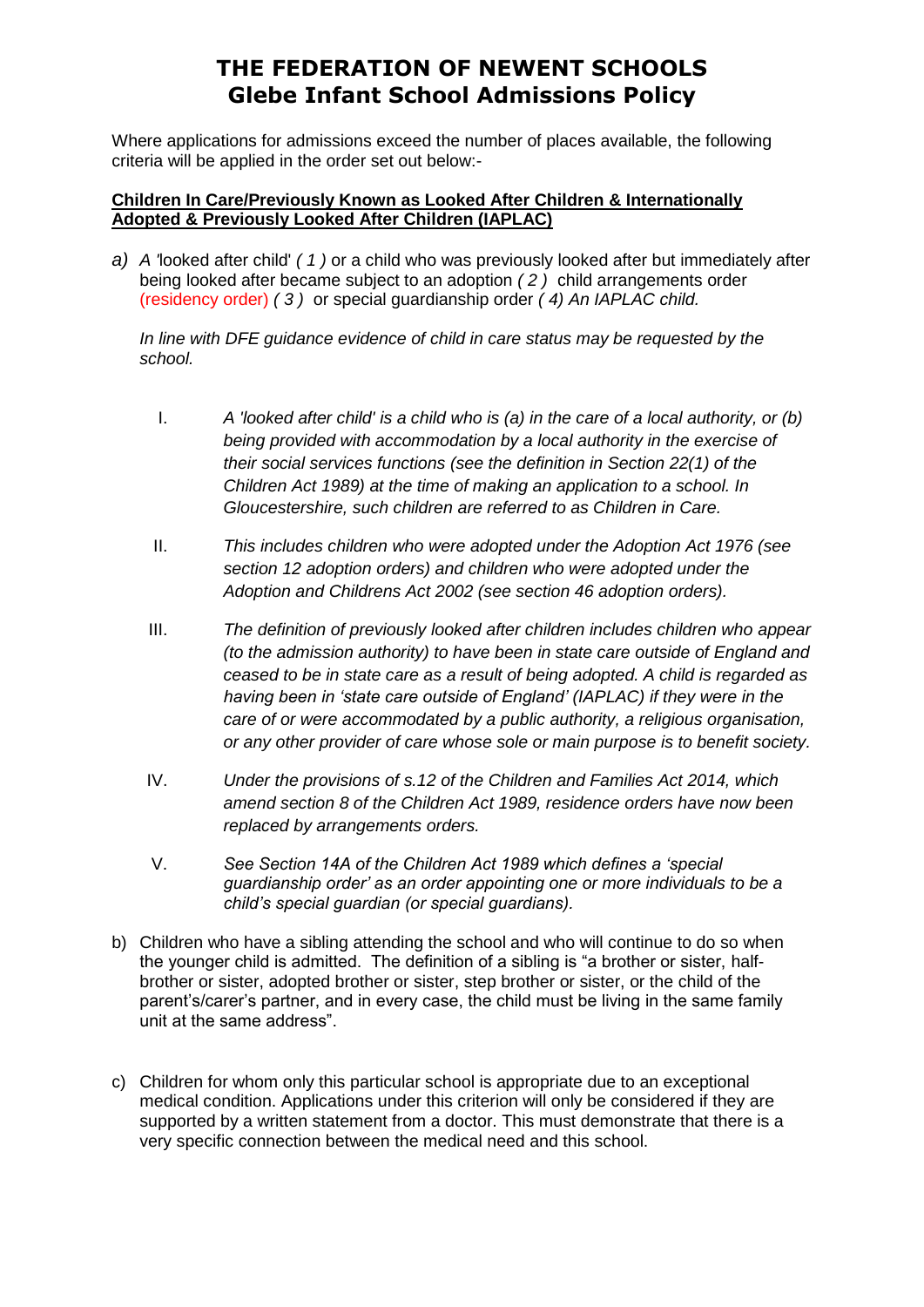- d) Proximity of the child's home to the school, distances measured from the child's home to the school by a straight line measured from the Ordnance Survey address point of the child's home address( including flats) to the Ordnance survey point of the school, using the Local Authority computerised measuring system.
- e) In the event of over subscription in any of the above criterion, places will be allocated to children with the strongest geographical claim, measured in a straight line from the Ordnance Survey address point of the child's home address (including flats) to the ordnance survey point of the school, using the Local Authority's computerised measuring system, with those living closer to the school receiving the higher priority.

In the event of a tie-break where any particular category at points  $a$ ) – d) is oversubscribed, criterion e) (strongest geographical claim based on straight line distance) will be used to determine which child will be offered a place. In the event of a tie between two or more children when applying criterion e) (strongest geographical claim based on straight line distance) where there are not enough places available to offer all children a place at the school, a process of random allocation will be followed by the Governing Body. Witnessed by an independent person.

# **Right of appeal**

In the event of a parent wishing to Appeal against a refusal to admit they may appeal to an appeals committee established by the Governing Body using DCSF Code of Practice on School Admission Appeals under the School Standards and Framework Act 1998.

### **Educational Health Care Plans**

The school is required to admit a child with an Educational Health Care Plan that names the school, even if the school is full.

### **Waiting Lists**

If the school is oversubscribed, a waiting list will be held for (at least) the first school term (i.e. until end of December term). The waiting list will be prioritised according to the school's oversubscription criteria.

### **Fair Access Protocols**

The school has signed up to the In-Year Fair Access Protocols held by the Local Authority. Should a vulnerable child within these Protocols require a place at the school, they will take precedent over any child on the waiting list.

### **In Year Admissions**

As a result of the changes to the code, we have updated our information to show that there is no requirement for local authorities to co-ordinate in-year applications for the offer year 2017/18 and beyond. For in-year applications only, the parent should apply directly to the preferred school in the first instance.